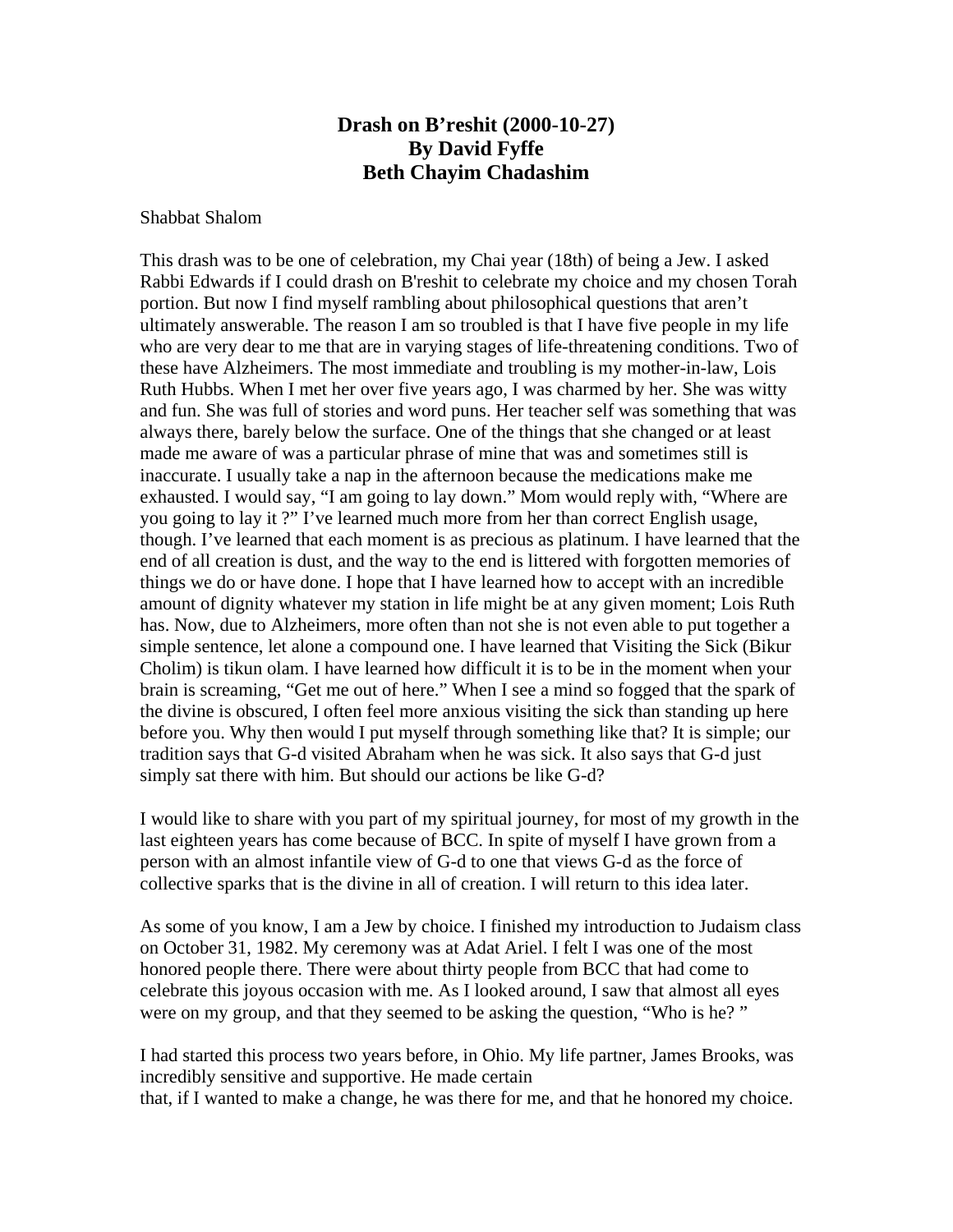We made ready to move out here from spring of 1980 until summer of 1981. We sold almost all our belongings and planned our route here to Los Angeles. While in route, it happened that my turn to drive fell on Saturday. I had started Shabbat observance, together with not eating pork or shell fish, before the intro to Judaism class. James drove for me that day until sunset.

Here are some of the issues that I have struggled with over the years. It has been said that we make our own reality. I don't think this is so,

at least not one hundred percent. Yet I do believe that choices that we and others make form our reality. In other words, our reality is formed by the actions, and their consequences, that we and others set into motion. I don't believe that we are totally predestined creatures. I do believe that genetics and physical being form a great part of our personality and that that part can only be changed by much hard work and continual behavior modification. So with all of this forming of a reality that each of us is doing, where does G-d fit into the big

picture? I have often said that we are the hands, eyes, ears, and other physical attributes of G-d. Do I believe in a weakling G-d that can do

nothing about our world, our existence? I have struggled with these questions for so long now that I have gone through many stages; from

believing that, if you were able to pray hard enough, G-d would and could heal the person that you loved; to believing that the prayer for

healing is more for the individual asking for the healing than for the person we hold up before the congregation. It is when we hold a person's name up before the congregation that it says, "I am hurting, Someone I love is sick, and so is my heart."

This week we meet the G-d of Creation. In weeks to come we will meet a G-d that hardens hearts, and then casts the man whose heart was hardened into the sea, drowning him and his troops. Some don't believe that Pharaoh was drowned at the reed sea, but rather was let live. It was just his troops that were cast into the sea. The G-d of creation is responsible for creating us in G-d's image. Yet it would appear G-d's image is flawed, which seems indefensible to me. Alzheimers, Alcoholism, Diabetes, AIDS; the list of diseases is so long. In this parshah we read about G-d looking at everything created and finding it good. But very soon, things go seriously wrong. The humans eat from the tree that G-d had forbidden to them, and G-d says, "Now they are like us, knowing good and bad." Why is this a problem for G-d? Is this in any way connected with the imperfect image we see? Perhaps some of this can be explained by the usage of three words used to connote the idea of creation. "Bara" is the second word of B'reshit, and it means "created", something that only G-d does. The other two words can be translated to mean "make" and "form", what we humans also do. So that could answer the question of whether or not we should be like G-d. The word translated "image" (tselem) is probably derived from the word tsel, "shadow". If we are but impotent shadows of G-d, does that excuse us from our task of Tikun Olam? Not at all. In fact, it makes it that much more important. According to tradition, the brokenness of the world occurred when G-d's presence entered into G-d's creation. Tikun Olam is precisely our task of putting it back together again.